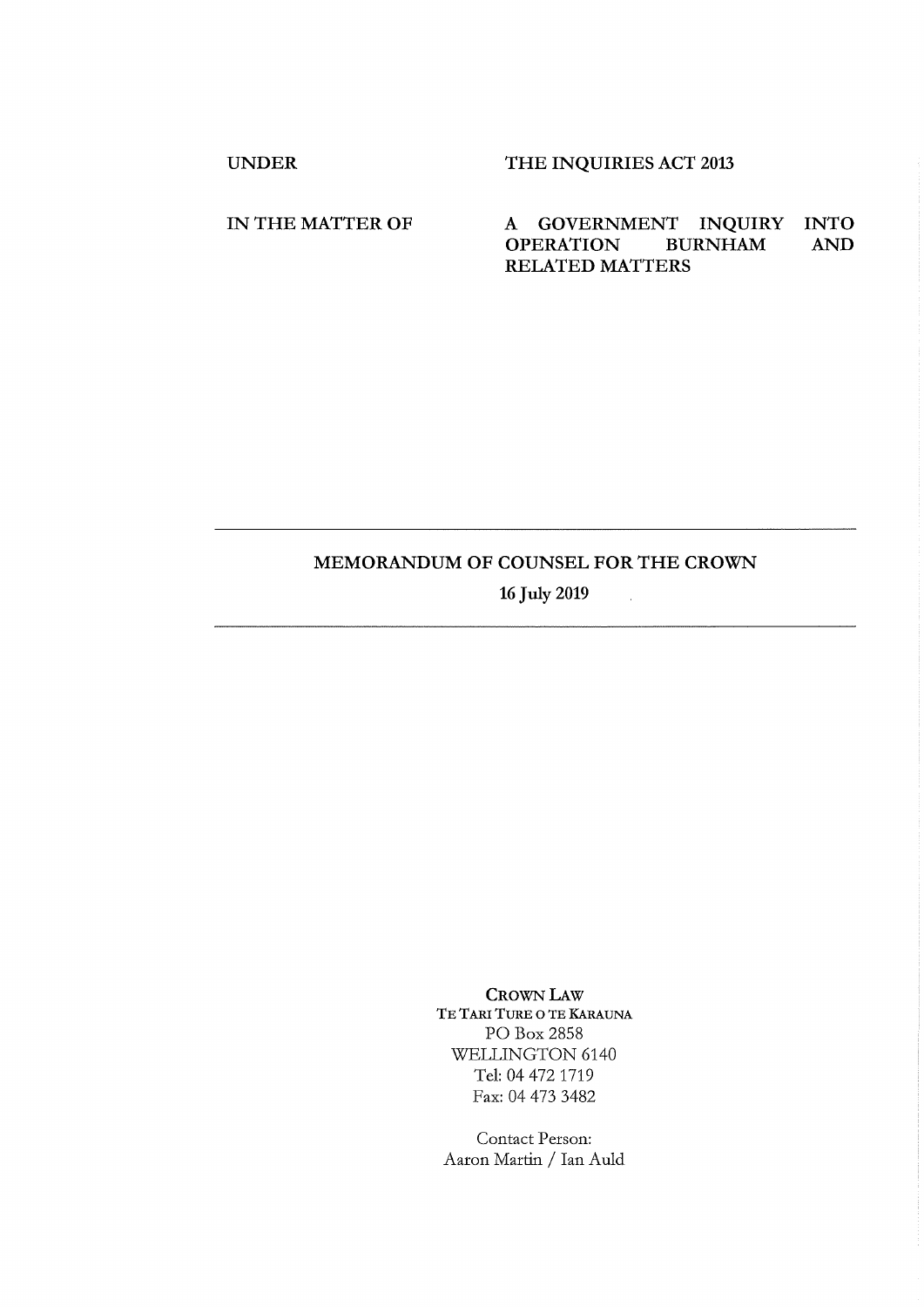## **MAY IT PLEASE THE INQUIRY:**

- 1. As indicated in the memoranda of counsel for the Crown, dated 20 June 2019, regarding the most recent release of partner-controlled material to the Inquiry, there was one document held by the New Zealand Defence Force (NZDF) that could not be provided at that date to the Inquiry as it was subject to the consent of another originator, namely part of the North Atlantic Treaty Organisation's (NATO) strategic military command headquarters known as Supreme Headquarters Allied Powers Europe **(SHAPE).**
- 2. The Ministry of Foreign Affairs and Trade (MFAT) has been liaising with SHAPE to request consent for the Inquiry to access this document, and consent has now been obtained.
- 3. As with the tranches of material referred to in our memoranda of 5 December 2018, in respect of the material from the United States Government, and 21 March 2019, in respect of the material from NATO, and of 20 June 2019 in respect of the further material from NATO and the US Government, the document listed in Appendix 1 has been provided to the New Zealand Government by SHAPE on the basis of confidence. The consent from SHAPE to provide the Inquiry access to the document is based on an understanding that the material will be handled in accordance with the Government's Protective Security Requirements, and in-line with the process outlined in Ruling number 1.